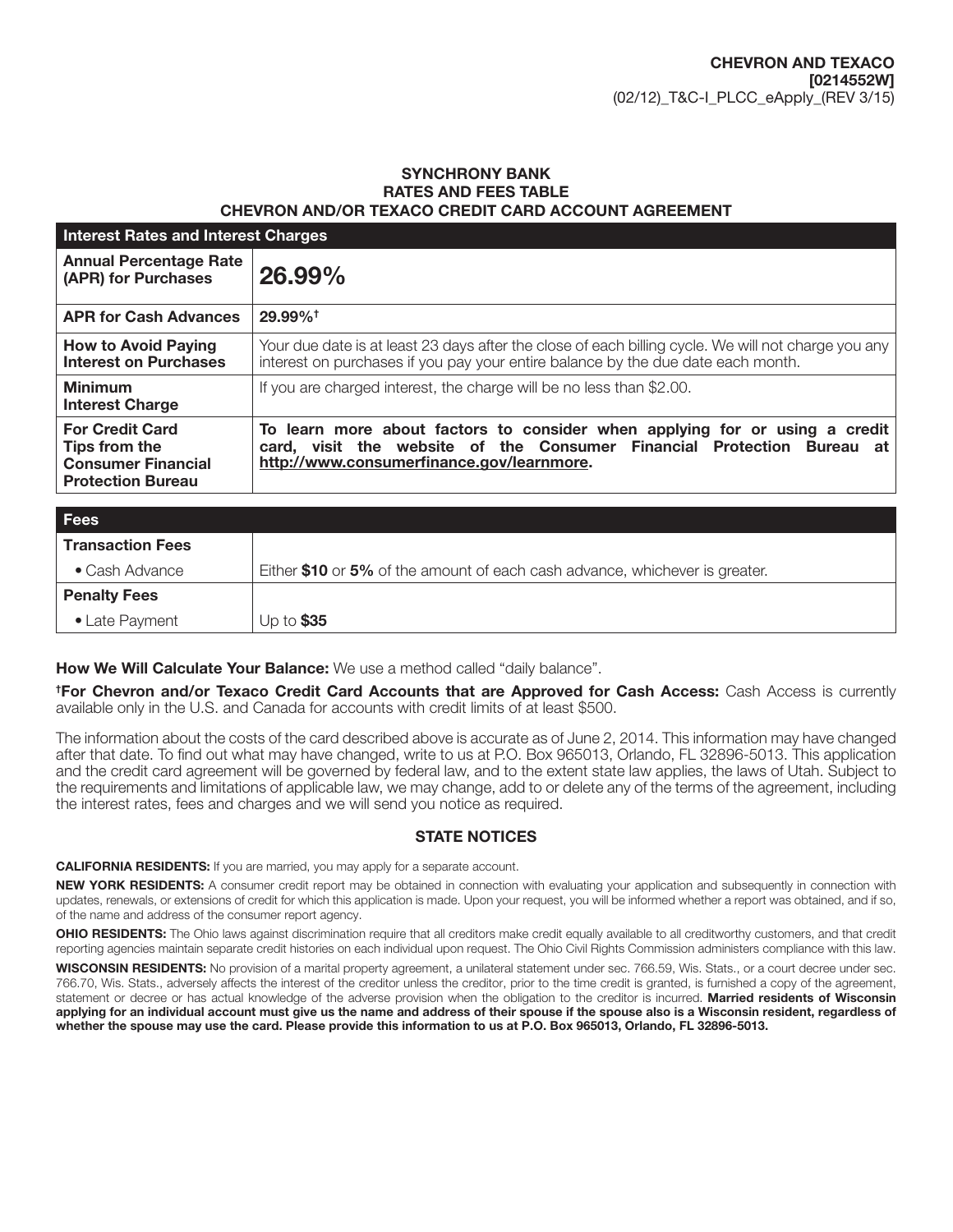### CONSENT TO ELECTRONIC COMMUNICATIONS

By (i) submitting an application online or (ii) registering for online or mobile services for your Account, you hereby agree to the following and this will constitute your consent for us to send you electronic communications about your Account. When you successfully consent through the online or mobile site, you have successfully demonstrated that you are able to access information we have posted on such online or mobile site.

Categories of Communications. You consent to receive communications relating to your Account in electronic form. The communications covered by your consent may include, but are not limited to, (i) the initial disclosure statement or agreement governing your Account, (ii) any disclosure required by federal, state or local law, including disclosures under the federal Truth in Lending Act, the federal Fair Credit Reporting Act and the financial privacy provisions of the Gramm-Leach-Bliley Act, (iii) your billing statement, if you have signed up to receive electronic statements, (iv) letters, notices or alerts regarding your Account and any changes to your Account, (v) other disclosures, notices or communications in connection with the application for, the opening of, maintenance of or collection of your Account, and (vi) the debt cancellation agreement and other information relating to optional debt cancellation products you may select to purchase. These electronic communications may include your name and some information about your Account, including your balance or the due date; however, we will not include your full account number or social security number. Electronic communications may be reviewed by any party with access to your Account, the e-mail account you have provided to us for delivering these communications, or the hardware or software you use to view your Account information or your e-mail account.

How to Withdraw Your Consent. You may not apply online for an Account and you may not register your Account for online services (including electronic statements or mobile alerts), unless you also provide your consent to receive electronic communications. If you have registered for online services (such as electronic statements or mobile alerts) and you wish to withdraw your consent to receive future electronic communications, you must un-enroll from each service you have elected to receive to completely withdraw your consent to receive electronic communications.

We will not impose any fee to process the withdrawal of your consent to electronic communications. However, you will not be able to receive your billing statements electronically if you do not consent to receive electronic communications or withdraw your consent. Any withdrawal of your consent to electronic communications will be effective only after we have a reasonable period of time to process your withdrawal request.

How to Update Your Records. You agree to promptly update your e-mail address if a change occurs by updating your information through www.chevrontexacocards.com or the website listed on your billing statement or by calling customer service.

Hardware and Software Requirements. In order to access and retain electronic communications, you must have the following:

- For personal computers:
	- o Access to the Internet via dial-up, DSL, cable modem, wireless access protocol or equivalent
	- o SSL-enabled web browser that supports JavaScript
	- o Sufficient electronic storage capacity on your hard drive or other data storage facility, or a means to print or store notices and information through your browser software
- For mobile devices (phones, tablets, eReaders, or other mobile devices with Internet browsing capabilities):
	- o Access to the Internet via dial-up, DSL, cable modem, wireless access protocol or equivalent
	- o SSL-enabled web browser that supports HTML 5, JavaScript, and CSS3
	- o Sufficient electronic storage capacity on your hard drive or other data storage facility, or a means to print or store notices and information through your browser software

Paper Copies of Communications. Upon your request we will provide you with a paper copy of a communication that we provide you electronically. If you would like a paper copy of any material (other than your debt cancellation agreement), please write to us at: Synchrony Bank, P.O. Box 965013, Orlando, FL 32896-5013 or call us at the phone number listed on the back of your credit card or on your billing statement. If you would like a copy of your debt cancellation agreement, please write to us at: Card Security, P.O. Box 39, Roswell, GA 30077-0039. There will be no charge for a paper copy of any material we have sent you electronically.

Communications in Writing. All communications in either electronic or paper format from us to you will be considered "in writing." You should print or download a copy of this consent, the Account agreement, the debt cancellation agreement (if elected) and any other electronic communication that is important to you for your records.

Electronic Signatures. You acknowledge that by clicking on the "Submit" or similar button, you are indicating your intent to sign up for electronic communications and that this shall constitute your signature.

Federal Law. You acknowledge and agree that your consent is being provided in connection with a transaction affecting interstate commerce that is subject to the federal Electronic Signatures in Global and National Commerce Act, and that you and we both intend that the Act apply to the fullest extent possible to validate our ability to conduct business and communicate with you by electronic means.

### IMPORTANT TERMS FOR ELECTRONIC STATEMENTS

In addition to the above, if you have elected to receive electronic statements, the following information applies:

1. Statement Inserts. Any inserts that would be included with a statement sent by U.S. mail may also be sent to you electronically. If an insert contains legally required material, to ensure that you receive the necessary material, we may send you a paper copy of your statement in addition to making the statement available to you electronically. Any legally required insert that would not be available electronically will be sent to you by U.S. mail.

2. Payment Information. When you elect to stop paper statements, you must still pay at least your Minimum Payment and have it received by us by 5 p.m. (ET) on the Payment Due Date. You can do this through an electronic bill pay service (whether through this website or using a third party servicer or bank) or by mailing your payment to us at the address shown on the electronic statement. Please note, if you do not pay us electronically, the crediting of your payment may be delayed by up to five days after receipt.

3. Returned E-mails. If e-mails advising you of the availability of statements are returned to us, we may cancel your enrollment for electronic statements and resume sending you paper statements in the mail. If this happens, you will need to re-enroll to receive electronic statements with updated information.

4. SPAM Filters. We will make every effort to ensure our e-mail notifications are properly listed with all SPAM filter agencies. However, you are responsible for ensuring that any SPAM filters recognize e-mail originating from us. If you fail to receive e-mail notifications from us after enrolling for electronic statements, please check with the provider of your e-mail account and/or the SPAM filter associated with your e-mail account.

5. Account Delinquency. We reserve the right, at any time and without notice, to stop providing you with electronic statements and provide you with paper statements, if your account is not maintained in good standing.

6. Cancellation. We reserve the right, at any time, to stop providing you electronic statements and provide you with paper statements. If we do so, we will provide you with prior notice, except in the case of account delinquency. Reasons for cancellation include, but are not limited to, not viewing your last three electronic statements.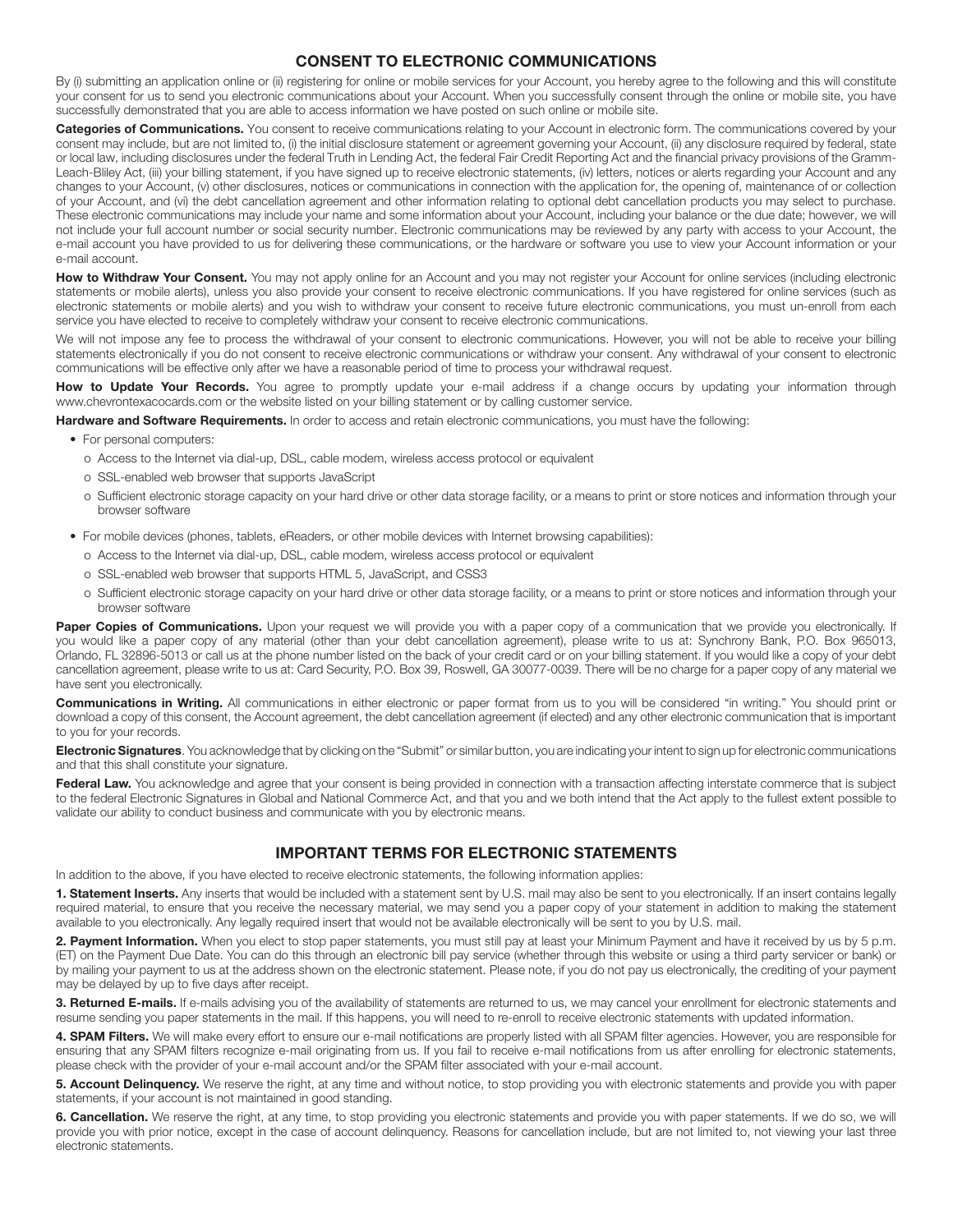#### Definitions used in this consent:

- "You" and "your" mean the primary applicant or accountholder;
- "We", "us" and "our" mean Synchrony Bank;
- "Account" means your Chevron and/or Texaco Visa Card or Chevron and/or Texaco Credit Card account; and
- "Billing Statement" means the billing statement for your Account.

All other terms used in this consent shall have the meanings given to them in the Account agreement.

# SECTIONS II, III AND IV OF THE CHEVRON AND/OR TEXACO CREDIT CARD ACCOUNT AGREEMENT

# SECTION II: RATES, FEES AND PAYMENT INFORMATION CHEVRON AND/OR TEXACO CREDIT CARD ACCOUNT AGREEMENT

| <b>How Interest Is Calculated</b> |                                                                                                                                                                                                                                                                                                                                                                                                                     |
|-----------------------------------|---------------------------------------------------------------------------------------------------------------------------------------------------------------------------------------------------------------------------------------------------------------------------------------------------------------------------------------------------------------------------------------------------------------------|
| <b>Your Interest Rate</b>         | We use a daily rate to calculate the interest on the balance on your account each day. The daily rate is the<br>applicable APR times 1/365. Interest will be imposed in amounts or at rates not in excess of those permitted<br>by applicable law.                                                                                                                                                                  |
|                                   | The following rates apply to purchases and cash advances. If approved, the Annual Percentage Rates (APRs)<br>applicable to your account will be provided in a table at the beginning of your Agreement. Your APRs will also be<br>shown on your billing statement.                                                                                                                                                  |
|                                   | The daily rate for purchases is .07395% (APR 26.99%).<br>The daily rate for cash advances is .08217% (APR 29.99%).                                                                                                                                                                                                                                                                                                  |
| When We Charge Interest           | <b>Purchases.</b> We charge interest on your purchases from the date you make the purchase until you pay the<br>purchase in full. See exceptions below.                                                                                                                                                                                                                                                             |
|                                   | • We will not charge you interest during a billing cycle on any purchases if:                                                                                                                                                                                                                                                                                                                                       |
|                                   | 1. You had no balance at the start of the billing cycle; OR                                                                                                                                                                                                                                                                                                                                                         |
|                                   | 2. You had a balance at the start of the billing cycle and you paid that balance in full by the due date in that billing cycle.                                                                                                                                                                                                                                                                                     |
|                                   | • We will credit, as of the start of the billing cycle, any payment you make by the due date that we allocate to<br>purchases if:                                                                                                                                                                                                                                                                                   |
|                                   | 1. You had no balance at the start of the previous billing cycle; OR                                                                                                                                                                                                                                                                                                                                                |
|                                   | 2. You had a balance at the start of the previous billing cycle and you paid that balance in full by the due date in<br>the previous billing cycle.                                                                                                                                                                                                                                                                 |
|                                   | <b>Cash Advances.</b> We charge interest on your cash advances, and their related fees, from the date you make the<br>transaction until you pay them in full. You cannot avoid paying interest on cash advances or their related fees.                                                                                                                                                                              |
| <b>How We Calculate Interest</b>  | We figure the interest charge on your account separately for each balance type. We do this by applying the daily<br>rate to the daily balance for each day in the billing cycle. A separate daily balance is calculated for the following<br>balance types, as applicable: purchases, cash advances and balances subject to different interest rates, plans or<br>special promotions. See below for how this works. |
|                                   | 1. How to get the daily balance. We take the starting balance each day, add any new charges and fees, and<br>subtract any payments or credits. This gives us the daily balance.                                                                                                                                                                                                                                     |
|                                   | We apply fees to balance types as follows:                                                                                                                                                                                                                                                                                                                                                                          |
|                                   | (a) late payment fees are treated as new purchases;                                                                                                                                                                                                                                                                                                                                                                 |
|                                   | (b) debt cancellation fees are added proportionately to each balance; and                                                                                                                                                                                                                                                                                                                                           |
|                                   | (c) cash advance fees are added to the cash advance balance.                                                                                                                                                                                                                                                                                                                                                        |
|                                   | 2. How to get the daily interest amount. We multiply each daily balance by the daily rate that applies.                                                                                                                                                                                                                                                                                                             |
|                                   | 3. How to get the starting balance for the next day. We add the daily interest amount in step 2 to the daily balance<br>from step 1.                                                                                                                                                                                                                                                                                |
|                                   | 4. How to get the interest charge for the billing cycle. We add all the daily interest amounts that were charged<br>during the billing cycle.                                                                                                                                                                                                                                                                       |
|                                   | We charge a minimum of \$2.00 of interest in any billing cycle in which you owe interest. This charge is added<br>proportionately to each balance type.                                                                                                                                                                                                                                                             |
| <b>How Fees Work</b>              |                                                                                                                                                                                                                                                                                                                                                                                                                     |

| <b>How Fees Work</b>    |                                                                                                                                                                      |
|-------------------------|----------------------------------------------------------------------------------------------------------------------------------------------------------------------|
| <b>Cash Advance Fee</b> | We will charge this fee for each cash advance you make. For ATM cash advances this fee is in addition to any fee<br>the ATM owner may charge you for use of the ATM. |
| <b>Late Payment Fee</b> | We will charge this fee if we do not receive the total minimum payment due on your account by 5 p.m. (ET) on the<br>due date. This fee is equal to:                  |
|                         | 1. \$25, if you have paid your total minimum payment due by the due date in each of the prior six billing cycles.<br>OR.                                             |
|                         | 2. \$35, if you have failed to pay your total minimum payment due by the due date in any one or more of the prior six<br>billing cycles.                             |
|                         | The late payment fee will not be more than the total minimum payment that was due.                                                                                   |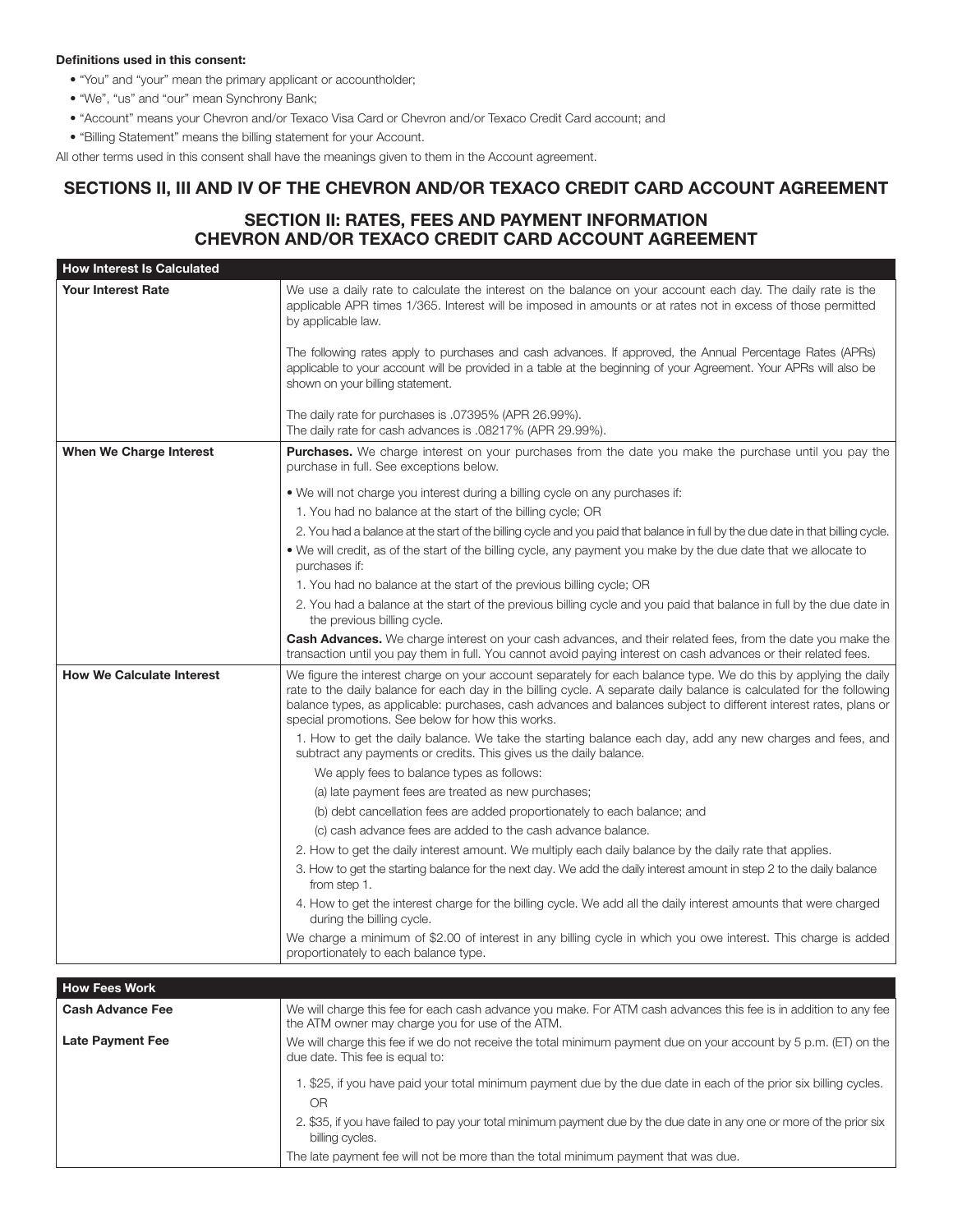#### Minimum Payment Calculation

Your total minimum payment is calculated as follows.

The greater of:

- 1. \$25, or \$35 (which includes any past due amounts) if you have failed to pay the total minimum payment due by the due date in any one or more of the prior six billing cycles. OR
- 2. The sum of:
	- a. Any past due amounts; PLUS
	- b. 1% of your new balance shown on your billing statement (excluding any balance in connection with a special promotional purchase with a unique payment calculation); PLUS
	- c. Any late payment fees charged in the current billing cycle; PLUS
	- d. All interest charged in the current billing cycle; PLUS
	- e. Any payment due in connection with a special promotional purchase with a unique payment calculation.

We round up to the next highest whole dollar in figuring your total minimum payment. Your total minimum payment will never be more than your new balance. Payments required in connection with a special promotional purchase with a unique payment calculation will not be increased, but may be included in the \$25 or \$35 minimum amount otherwise due on your account.

## SECTION III: STANDARD PROVISIONS CHEVRON AND/OR TEXACO CREDIT CARD ACCOUNT AGREEMENT

### ABOUT THE CREDIT CARD ACCOUNT AGREEMENT

This Agreement. This is an Agreement between you and Synchrony Bank, 170 Election Road, Suite 125, Draper, UT 84020, for your credit card account shown above. By opening or using your account, you agree to the terms of the entire Agreement. The entire Agreement includes the four sections of this document and the application you submitted in connection with the account. These documents replace any other agreement relating to your account that you or we made earlier or at the same time.

Parties To This Agreement. This Agreement applies to each accountholder approved on the account and each of you is responsible for paying the full amount due, no matter which one uses the account. We may treat each of you as one accountholder and may refer to each of you as "you" or "your". Synchrony Bank may be referred to as "we", "us" or "our".

Changes To This Agreement. We may change, add or delete terms of this Agreement, including interest rates, fees and charges.

Special Promotions. The terms of this Agreement apply to any special promotion. However, any special promotional terms that are different than the terms in this Agreement will be explained on promotional advertising or other disclosures provided to you.

### HOW TO USE YOUR ACCOUNT/CARD

Use Of Your Account. You may use your account only for lawful personal, family or household purposes. You may use your account for purchases from Chevron or Texaco locations. You may get cash advances as further explained below.

Cash Advances We may offer you the opportunity to get a cash advance with convenience checks that we send you. We may not honor a convenience check for any reason stated on the check. You can also get cash or make a withdrawal from any institution or ATM that accepts the card or the account. In addition, we will treat any purchase of certain cash like items as cash advances. Cash like items include for example, money orders, cashier's checks, traveler's checks, electronic or wire transfers, foreign currency or other in bank transactions, tax payments, lottery tickets or other legalized gambling transactions, court costs, bail bonds and fines.

You Promise To Pay. You promise to pay us for all amounts owed to us under this Agreement.

Your Responsibility. Each accountholder will receive a card. You may not allow anyone else to use your account. If you do, or if you ask us to send a card to someone else, you will be responsible for paying for all charges resulting from their transactions.

Transaction Limits. To prevent fraud, we may limit the number or dollar amount of purchases you can make in any particular amount of time. We also may decline any particular charge on your account for any reason.

Credit Limit. You will be assigned a credit limit and cash advance limit on your account that we may increase or decrease from time to time. If we approve a transaction that makes you go over your credit limit or your cash advance limit, we do not give up any rights under this Agreement and we do not treat it as an increase in either limit.

### HOW AND WHEN TO MAKE PAYMENTS

When Payments Are Due. You must pay at least the total minimum payment due on your account by 5 p.m. (ET) on the due date of each billing cycle. Payments received after 5 p.m. (ET) will be credited as of the next day. You may at any time pay, in whole or in part, the total unpaid balance without any additional charge for prepayment. If you have a balance subject to interest, earlier payment may reduce the amount of interest you will pay. We may delay making credit available on your account in the amount of your payment even though we will credit your payment when we receive it.

Payment Options. You can pay by mail or online. We may allow you to make payments over the phone but we will charge you a fee to make expedited phone payments. Your payment must be made in U.S. dollars by physical or electronic check, money order or a similar instrument from a bank located in the United States.

How To Make A Payment. You must follow the instructions for making payments provided on your billing statement. If you do not, credit of your payment may be delayed up to five days. Your billing statement also explains how information on your check is used.

Payment Allocation. We will apply the required total minimum payment to balances on your account using any method we choose. Any payment you make in excess of the required total minimum payment will be applied to higher APR balances before lower APR balances. Applicable law may require or permit us to apply excess payments in a different manner in certain situations, such as when your account has a certain type of special promotion.

### INFORMATION ABOUT YOU

Using And Sharing Your Information. When you applied for an account, you gave us and Chevron U.S.A. Inc. information about yourself that we could share with each other. Chevron U.S.A. Inc. will use the information in connection with the credit program and for things like creating and updating its records and offering you special benefits. More information about how we use and share information is set forth in the privacy policy for your account.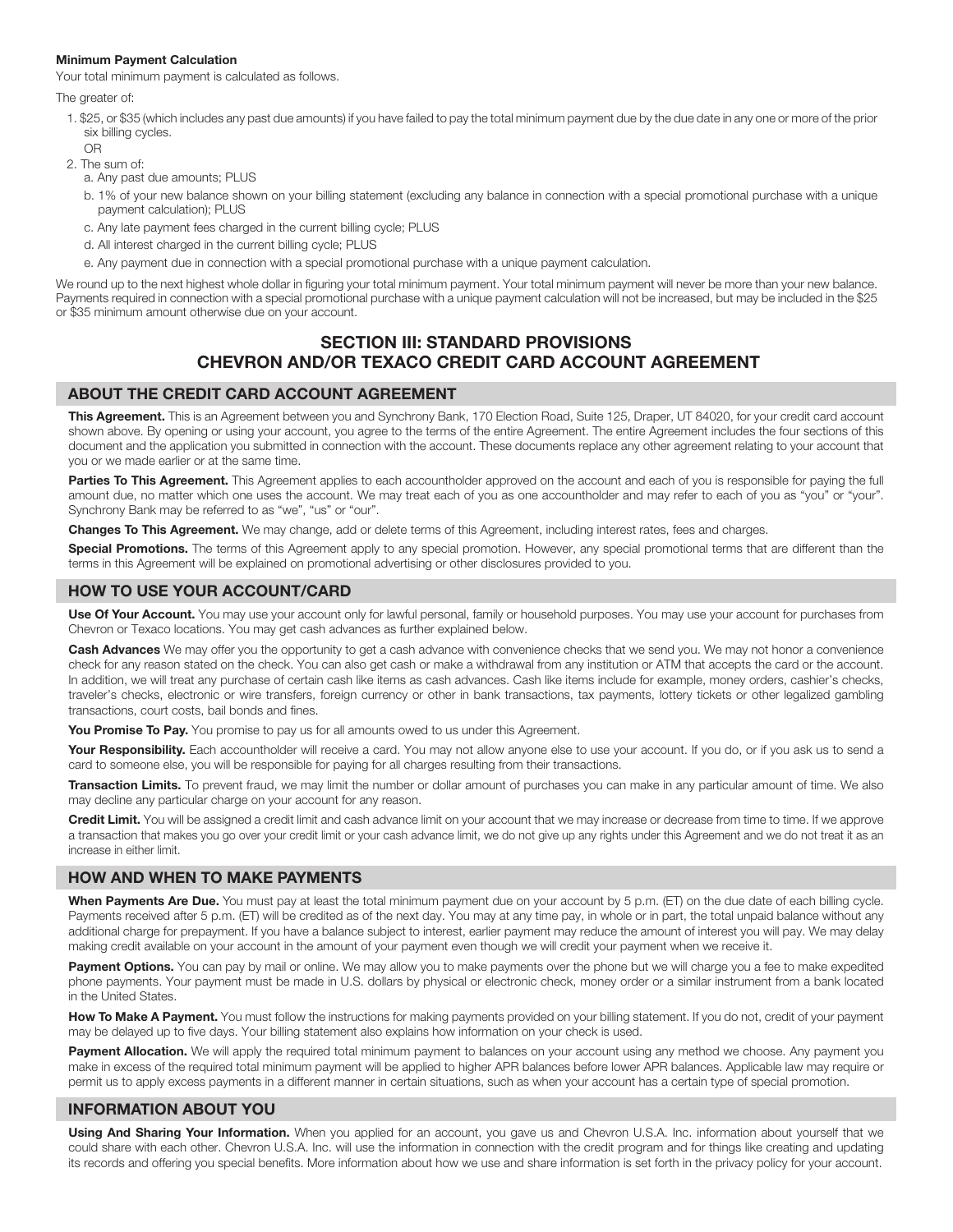Address/Phone Change. You agree to tell us right away if you change your address or phone number(s). We will contact you at the address or phone number in our records until we update our records with your new address or phone number.

Consent To Communications. You consent to us contacting you using all channels of communication and for all purposes. We will use the contact information you provide to us. You also consent to us and any other owner or servicer of your account contacting you using any communication channel. This may include text messages, automatic telephone dialing systems and/or an artificial or prerecorded voice. This consent applies even if you are charged for the call under your phone plan. You are responsible for any charges that may be billed to you by your communications carriers when we contact you.

Telephone Monitoring. For quality control, you allow us to listen to and/or record telephone calls between you and us.

### IMPORTANT INFORMATION ABOUT YOUR ACCOUNT

Closing Your Account. You may close your account at any time by sending a letter to the address shown on your billing statement or calling customer service. We may close your account at any time, for any reason. If your account is closed, you must stop using it. You must still pay the full amount you owe and this Agreement will remain in effect until you do.

Collection Costs. If we ask an attorney who is not our salaried employee to collect your account, we may charge you our collection costs. These include court costs and reasonable attorneys' fees.

Credit Bureau Reporting. We may report information about your account to credit bureaus. Late payments, missed payments, or other defaults on your account may be shown in your credit report. Tell us if you think we reported wrong information about you to a credit bureau. Write to us at P.O. Box 965015, Orlando, FL 32896-5015. Tell us what information is wrong and why you think it is wrong. If you have a copy of the credit report that includes the wrong information, send us a copy.

Default. You are in default if you make a late payment, do not follow any other term of this Agreement or become bankrupt or insolvent. If you default or upon your death, we may (a) request payment of the full amount due right away, (b) take legal action to collect the amounts owed, and/or (c) take any other action allowed.

Disputed Amounts. The billing rights summary in section IV of this Agreement describes what to do if you think there is a mistake on your bill. If you send us correspondence about a disputed amount or payment, you must send it to the address for billing inquiries. We do not give up any rights under this Agreement if we accept a payment marked "payment in full" or given with any other conditions or limitations.

Unauthorized Use. If your card is lost, stolen or used without your consent, call us immediately at 1-800-CHEVRON (1-800-243-8766). You will not be liable for unauthorized use on your account, but you will be responsible for all use by anyone you give your card to or allow to use your account.

### IMPORTANT INFORMATION ABOUT THIS AGREEMENT

Assignment. We may sell, assign or transfer any or all of our rights or duties under this Agreement or your account, including our rights to payments. We do not have to give you prior notice of such action. You may not sell, assign or transfer any of your rights or duties under this Agreement or your account.

Enforceability. If any part of this Agreement is found to be void or unenforceable, all other parts of this Agreement will still apply.

Governing Law. Except as provided in the Resolving a Dispute with Arbitration section, this Agreement and your account are governed by federal law and, to the extent state law applies, the laws of Utah without regard to its conflicts of law principles. This Agreement has been accepted by us in Utah.

Waiver. We may give up some of our rights under this Agreement. If we give up any of our rights in one situation, we do not give up the same right in another situation.

### RESOLVING A DISPUTE WITH ARBITRATION

PLEASE READ THIS SECTION CAREFULLY. IF YOU DO NOT REJECT IT, THIS SECTION WILL APPLY TO YOUR ACCOUNT, AND MOST DISPUTES BETWEEN YOU AND US WILL BE SUBJECT TO INDIVIDUAL ARBITRATION. THIS MEANS THAT: (1) NEITHER A COURT NOR A JURY WILL RESOLVE ANY SUCH DISPUTE; (2) YOU WILL NOT BE ABLE TO PARTICIPATE IN A CLASS ACTION OR SIMILAR PROCEEDING; (3) LESS INFORMATION WILL BE AVAILABLE; AND (4) APPEAL RIGHTS WILL BE LIMITED.

#### • What claims are subject to arbitration

- 1. If either you or we make a demand for arbitration, you and we must arbitrate any dispute or claim between you or any other user of your account, and us, our affiliates, agents and/or Chevron U.S.A. Inc., if it relates to your account, except as noted below.
- 2. We will not require you to arbitrate: (1) any individual case in small claims court or your state's equivalent court, so long as it remains an individual case in that court; or (2) a case we file to collect money you owe us. However, if you respond to the collection lawsuit by claiming any wrongdoing, we may require you to arbitrate.
- 3. Notwithstanding any other language in this section, only a court, not an arbitrator, will decide disputes about the validity, enforceability, coverage or scope of this section or any part thereof (including, without limitation, the next paragraph of this section and/or this sentence). However, any dispute or argument that concerns the validity or enforceability of the Agreement as a whole is for the arbitrator, not a court, to decide.

#### • No Class Actions

YOU AGREE NOT TO PARTICIPATE IN A CLASS, REPRESENTATIVE OR PRIVATE ATTORNEY GENERAL ACTION AGAINST US IN COURT OR ARBITRATION. ALSO, YOU MAY NOT BRING CLAIMS AGAINST US ON BEHALF OF ANY ACCOUNTHOLDER WHO IS NOT AN ACCOUNTHOLDER ON YOUR ACCOUNT, AND YOU AGREE THAT ONLY ACCOUNTHOLDERS ON YOUR ACCOUNT MAY BE JOINED IN A SINGLE ARBITRATION WITH ANY CLAIM YOU HAVE.

If a court determines that this paragraph is not fully enforceable, only this sentence will remain in force and the remainder will be null and void, and the court's determination shall be subject to appeal. This paragraph does not apply to any lawsuit or administrative proceeding filed against us by a state or federal government agency even when such agency is seeking relief on behalf of a class of borrowers, including you. This means that we will not have the right to compel arbitration of any claim brought by such an agency.

#### • How to start an arbitration, and the arbitration process

1. The party who wants to arbitrate must notify the other party in writing. This notice can be given after the beginning of a lawsuit or in papers filed in the lawsuit. Otherwise, your notice must be sent to Synchrony Bank, Legal Operation, P.O. Box 29110, Shawnee Mission, KS 66201-5320, ATTN: ARBITRATION DEMAND. The party seeking arbitration must select an arbitration administrator, which can be either the American Arbitration Association (AAA), 1633 Broadway, 10th Floor, New York, NY 10019, www.adr.org, 1-800-778-7879, or JAMS, 620 Eighth Avenue, 34th Floor, New York, NY 10018, www.jamsadr.com, 1-800-352-5267. If neither administrator is able or willing to handle the dispute, then the court will appoint an arbitrator.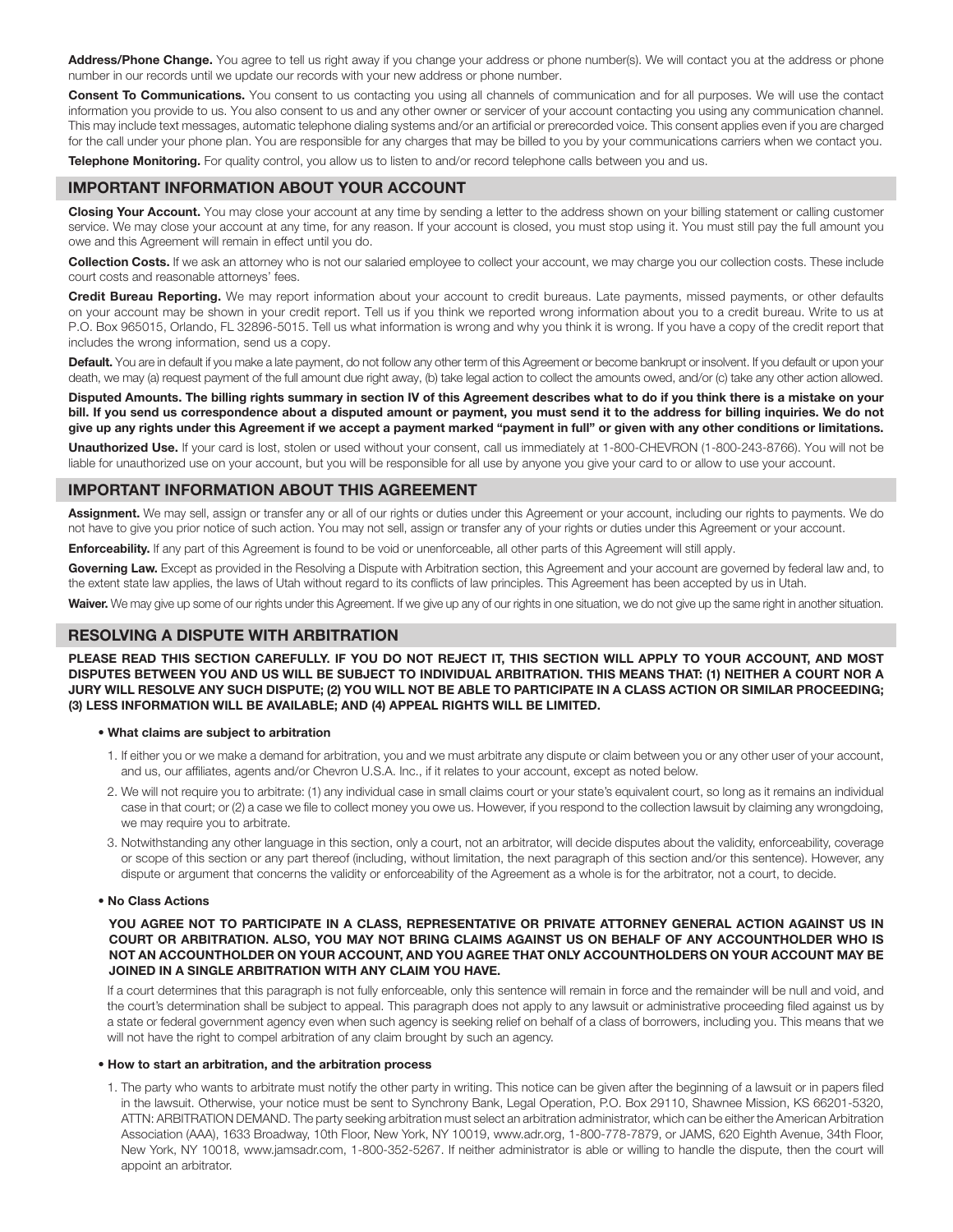- 2. If a party files a lawsuit in court asserting claim(s) that are subject to arbitration and the other party files a motion with the court to compel arbitration, which is granted, it will be the responsibility of the party asserting the claim(s) to commence the arbitration proceeding.
- 3. The arbitration administrator will appoint the arbitrator and will tell the parties what to do next. The arbitrator must be a lawyer with at least ten years of legal experience. Once appointed, the arbitrator must apply the same law and legal principles, consistent with the FAA, that would apply in court, but may use different procedural rules. If the administrator's rules conflict with this Agreement, this Agreement will control.
- 4. The arbitration will take place by phone or at a reasonably convenient location. If you ask us to, we will pay all the fees the administrator or arbitrator charges, as long as we believe you are acting in good faith. We will always pay arbitration costs, as well as your legal fees and costs, to the extent you prevail on claims you assert against us in an arbitration proceeding which you have commenced.

#### • Governing Law for Arbitration

 This Arbitration section of your Agreement is governed by the Federal Arbitration Act (FAA). Utah law shall apply to the extent state law is relevant under the FAA. The arbitrator's decision will be final and binding, except for any appeal right under the FAA. Any court with jurisdiction may enter judgment upon the arbitrator's award.

#### • How to reject this section

 You may reject this Arbitration section of your Agreement. If you do that, only a court may be used to resolve any dispute or claim. To reject this section, you must send us a notice within 60 days after you open your account or we first provided you with your right to reject this section. The notice must include your name, address and account number, and must be mailed to Synchrony Bank, P.O. Box 965012, Orlando, FL 32896-5012. This is the only way you can reject this section.

## SECTION IV: OTHER IMPORTANT INFORMATION CHEVRON AND/OR TEXACO CREDIT CARD ACCOUNT AGREEMENT

#### STATE NOTICES

NEW JERSEY RESIDENTS: Certain provisions of this Agreement are subject to applicable law. As a result, they may be void, unenforceable or inapplicable in some jurisdictions. None of these provisions, however, is void, unenforceable or inapplicable in New Jersey.

NEW YORK RESIDENTS: This Agreement will not become effective unless and until you or an authorized user signs a sales slip or memorandum evidencing a purchase or lease of property or services or the payment of a fine by use of your credit card and prior thereto you will not be responsible for any purchase or lease of property or services by use of your credit card after its loss or theft.

TENNESSEE RESIDENTS: This Agreement will not become effective unless and until we have (1) provided the disclosures required pursuant to the federal Truth in Lending Act, (2) you or an authorized user uses the account, and (3) we extend credit to you for that transaction on your account.

WISCONSIN RESIDENTS: No provision of a marital property agreement, a unilateral statement under sec. 766.59, Wis. Stats., or a court decree under sec. 766.70, Wis. Stats., adversely affects the interest of the creditor unless the creditor, prior to the time credit is granted, is furnished a copy of the agreement, statement or decree or has actual knowledge of the adverse provision when the obligation to the creditor is incurred. Married residents of Wisconsin applying for an individual account must give us the name and address of their spouse if the spouse also is a Wisconsin resident, regardless of whether the spouse may use the card. Please provide this information to us at P.O. Box 965013, Orlando, FL 32896-5013.

Your signature on the application or sales slip (or online screen) for the initial purchase approved on this account represents your signature on this Agreement. It is incorporated herein by reference.

We have signed this Agreement as follows:

Margaret M. Geare

Margaret Keane Chairman and CEO Synchrony Bank

#### YOUR BILLING RIGHTS SUMMARY

*Your Billing Rights: Keep this Document for Future Use*

This notice tells you about your rights and our responsibilities under the Fair Credit Billing Act.

*What To Do If You Find A Mistake On Your Statement*

If you think there is an error on your statement, write to us at:

Synchrony Bank P.O. Box 965016 Orlando, FL 32896-5016

In your letter, give us the following information:

- *Account information:* Your name and account number.
- *Dollar amount:* The dollar amount of the suspected error.
- *Description of problem:* If you think there is an error on your bill, describe what you believe is wrong and why you believe it is a mistake.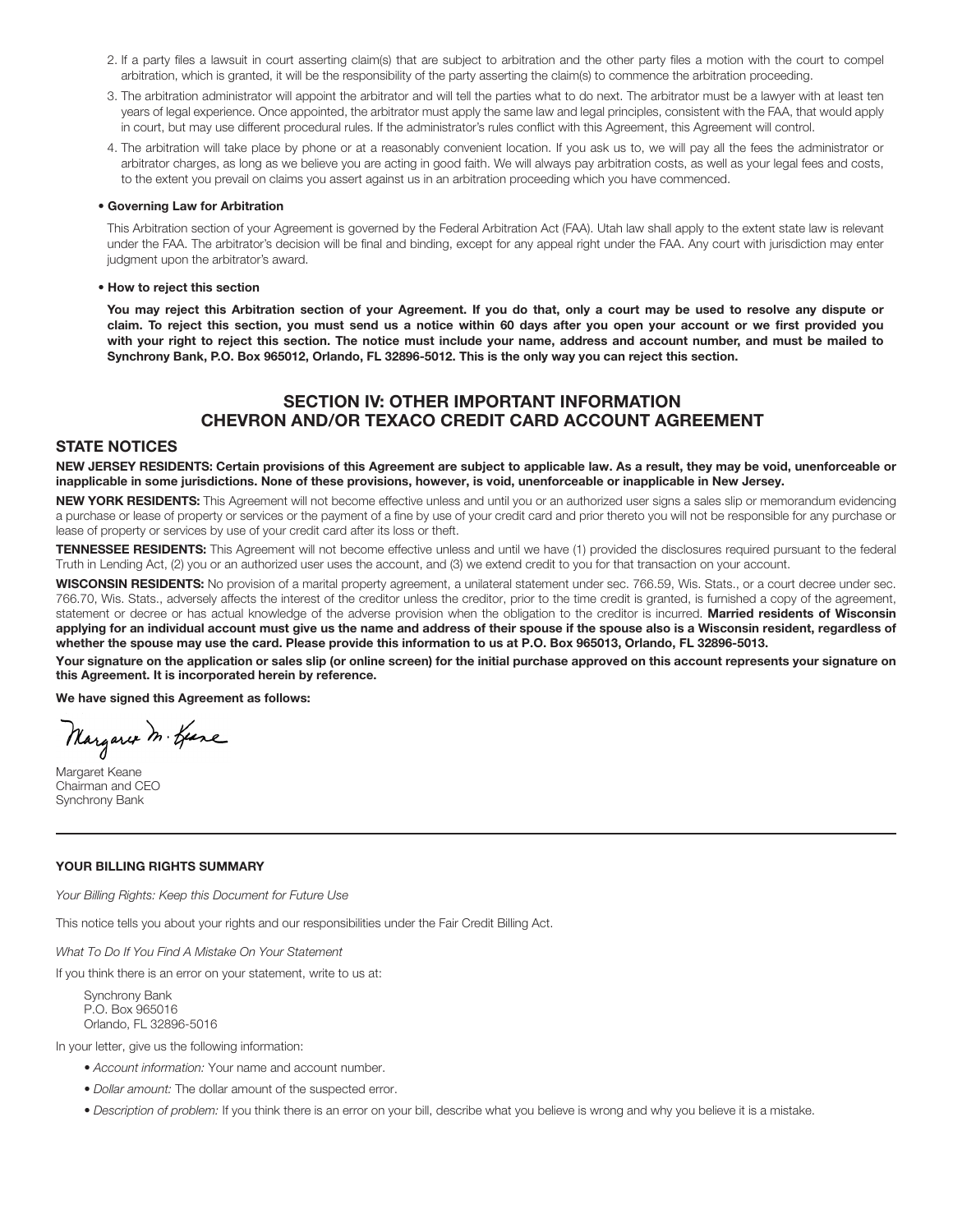You must contact us:

- Within 60 days after the error appeared on your statement.
- At least 3 business days before an automated payment is scheduled, if you want to stop payment on the amount you think is wrong.

You must notify us of any potential errors *in writing*. You may call us, but if you do we are not required to investigate any potential errors and you may have to pay the amount in question.

#### *What Will Happen After We Receive Your Letter*

When we receive your letter, we must do two things:

1. Within 30 days of receiving your letter, we must tell you that we received your letter. We will also tell you if we have already corrected the error.

2. Within 90 days of receiving your letter, we must either correct the error or explain to you why we believe the bill is correct.

While we investigate whether or not there has been an error:

- We cannot try to collect the amount in question, or report you as delinquent on that amount.
- The charge in question may remain on your statement, and we may continue to charge you interest on that amount.
- While you do not have to pay the amount in question, you are responsible for the remainder of your balance.
- We can apply any unpaid amount against your credit limit.

After we finish our investigation, one of two things will happen:

- *If we made a mistake:* You will not have to pay the amount in question or any interest or other fees related to that amount.
- *If we do not believe there was a mistake:* You will have to pay the amount in question, along with applicable interest and fees. We will send you a statement of the amount you owe and the date payment is due. We may then report you as delinquent if you do not pay the amount we think you owe.

If you receive our explanation but still believe your bill is wrong, you must write to us within *10 days* telling us that you still refuse to pay. If you do so, we cannot report you as delinquent without also reporting that you are questioning your bill. We must tell you the name of anyone to whom we reported you as delinquent, and we must let those organizations know when the matter has been settled between us.

If we do not follow all of the rules above, you do not have to pay the first \$50 of the amount you question even if your bill is correct.

*Your Rights If You Are Dissatisfied With Your Credit Card Purchases*

If you are dissatisfied with the goods or services that you have purchased with your credit card, and you have tried in good faith to correct the problem with the merchant, you may have the right not to pay the remaining amount due on the purchase.

To use this right, all of the following must be true:

- 1. The purchase must have been made in your home state or within 100 miles of your current mailing address, and the purchase price must have been more than \$50. (Note: Neither of these are necessary if your purchase was based on an advertisement we mailed to you, or if we own the company that sold you the goods or services.)
- 2. You must have used your credit card for the purchase. Purchases made with cash advances from an ATM or with a check that accesses your credit card account do not qualify.
- 3. You must not yet have fully paid for the purchase.

If all of the criteria above are met and you are still dissatisfied with the purchase, contact us in writing at:

Synchrony Bank P.O. Box 965016 Orlando, FL 32896-5016

While we investigate, the same rules apply to the disputed amount as discussed above. After we finish our investigation, we will tell you our decision. At that point, if we think you owe an amount and you do not pay, we may report you as delinquent.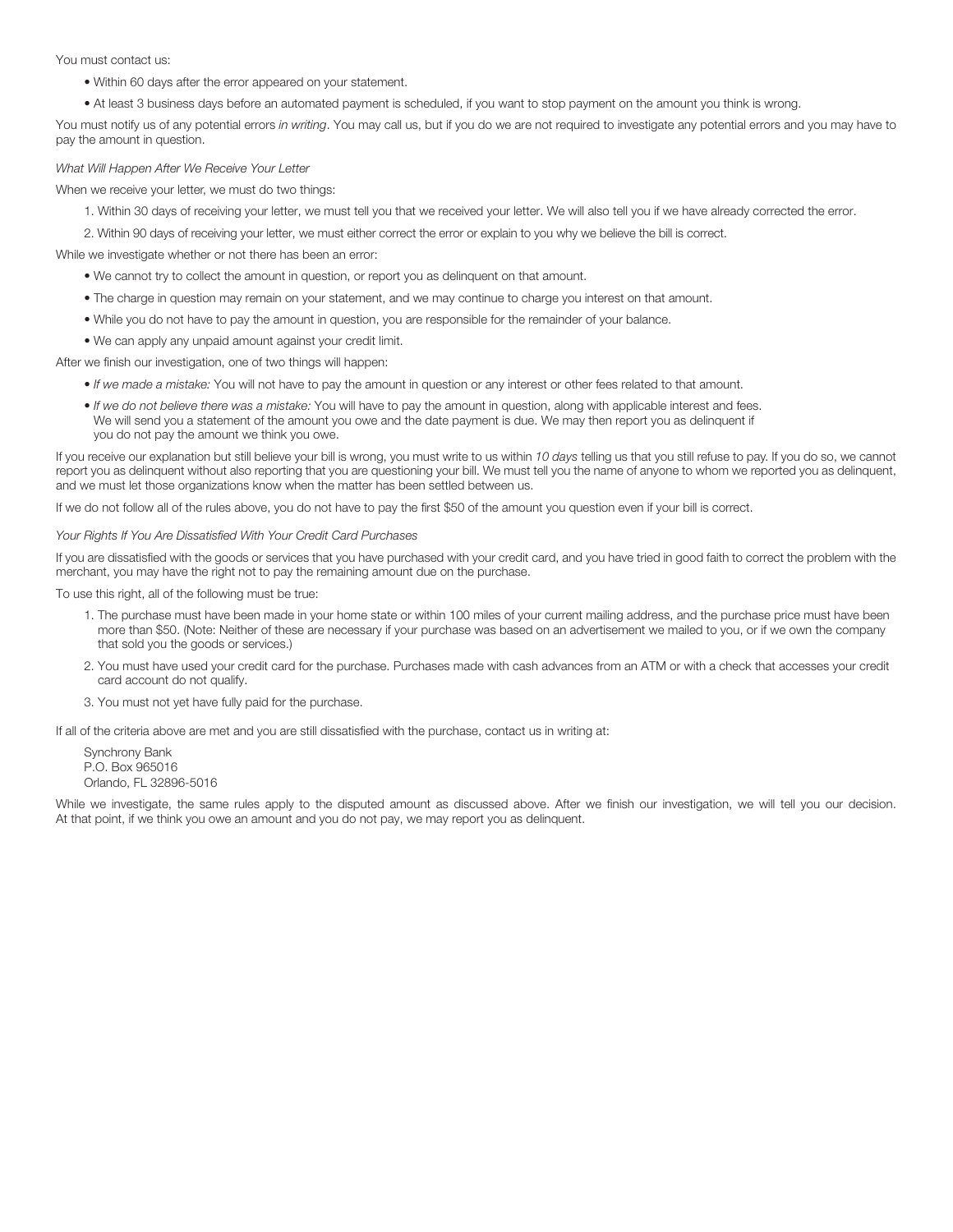| <b>FACTS</b>                                                                                                                                                                            | <b>WHAT DOES SYNCHRONY BANK</b><br>DO WITH YOUR PERSONAL INFORMATION?                                                                                                                                                                                                                                                  |                                             |                                |
|-----------------------------------------------------------------------------------------------------------------------------------------------------------------------------------------|------------------------------------------------------------------------------------------------------------------------------------------------------------------------------------------------------------------------------------------------------------------------------------------------------------------------|---------------------------------------------|--------------------------------|
| Why?                                                                                                                                                                                    | Financial companies choose how they share your personal information. Federal law gives consumers the<br>right to limit some but not all sharing. Federal law also requires us to tell you how we collect, share, and<br>protect your personal information. Please read this notice carefully to understand what we do. |                                             |                                |
| <b>What?</b>                                                                                                                                                                            | The types of personal information we collect and share depend on the product or service you have with<br>us. This information can include:                                                                                                                                                                             |                                             |                                |
|                                                                                                                                                                                         | • Social Security number and income<br>• Account balances and payment history<br>• Credit history and credit scores                                                                                                                                                                                                    |                                             |                                |
| How?                                                                                                                                                                                    | All financial companies need to share customers' personal information to run their everyday business. In<br>the section below, we list the reasons financial companies can share their customers' personal information;<br>the reasons Synchrony Bank chooses to share; and whether you can limit this sharing.        |                                             |                                |
| Reasons we can share your personal information                                                                                                                                          |                                                                                                                                                                                                                                                                                                                        | <b>Does Synchrony</b><br><b>Bank share?</b> | Can you limit<br>this sharing? |
| For our everyday business purposes-<br>such as to process your transactions, maintain your account(s), respond<br>to court orders and legal investigations, or report to credit bureaus |                                                                                                                                                                                                                                                                                                                        | Yes                                         | <b>No</b>                      |
| For our marketing purposes-<br>to offer our products and services to you                                                                                                                |                                                                                                                                                                                                                                                                                                                        | Yes                                         | <b>No</b>                      |
|                                                                                                                                                                                         | For joint marketing with other financial companies                                                                                                                                                                                                                                                                     | Yes                                         | <b>No</b>                      |
| For our affiliates' everyday business purposes-<br>information about your transactions and experiences                                                                                  |                                                                                                                                                                                                                                                                                                                        | Yes                                         | <b>No</b>                      |
| For our affiliates' everyday business purposes-<br>information about your creditworthiness                                                                                              |                                                                                                                                                                                                                                                                                                                        | Yes                                         | Yes                            |
|                                                                                                                                                                                         | For our affiliates to market to you                                                                                                                                                                                                                                                                                    | Yes                                         | Yes                            |
| For nonaffiliates to market to you                                                                                                                                                      |                                                                                                                                                                                                                                                                                                                        | Yes                                         | Yes*                           |
| To limit our                                                                                                                                                                            | • Call 1-877-885-6691 - our menu will prompt you through your choice(s)                                                                                                                                                                                                                                                |                                             |                                |
| sharing                                                                                                                                                                                 | Please note:                                                                                                                                                                                                                                                                                                           |                                             |                                |
|                                                                                                                                                                                         | If you are a new customer, we can begin sharing your information 30 days from the date we sent this notice.<br>When you are no longer our customer, we continue to share your information as described in this notice.                                                                                                 |                                             |                                |
|                                                                                                                                                                                         | However, you can contact us at any time to limit our sharing.                                                                                                                                                                                                                                                          |                                             |                                |

Questions? | Call 1-800-243-8766